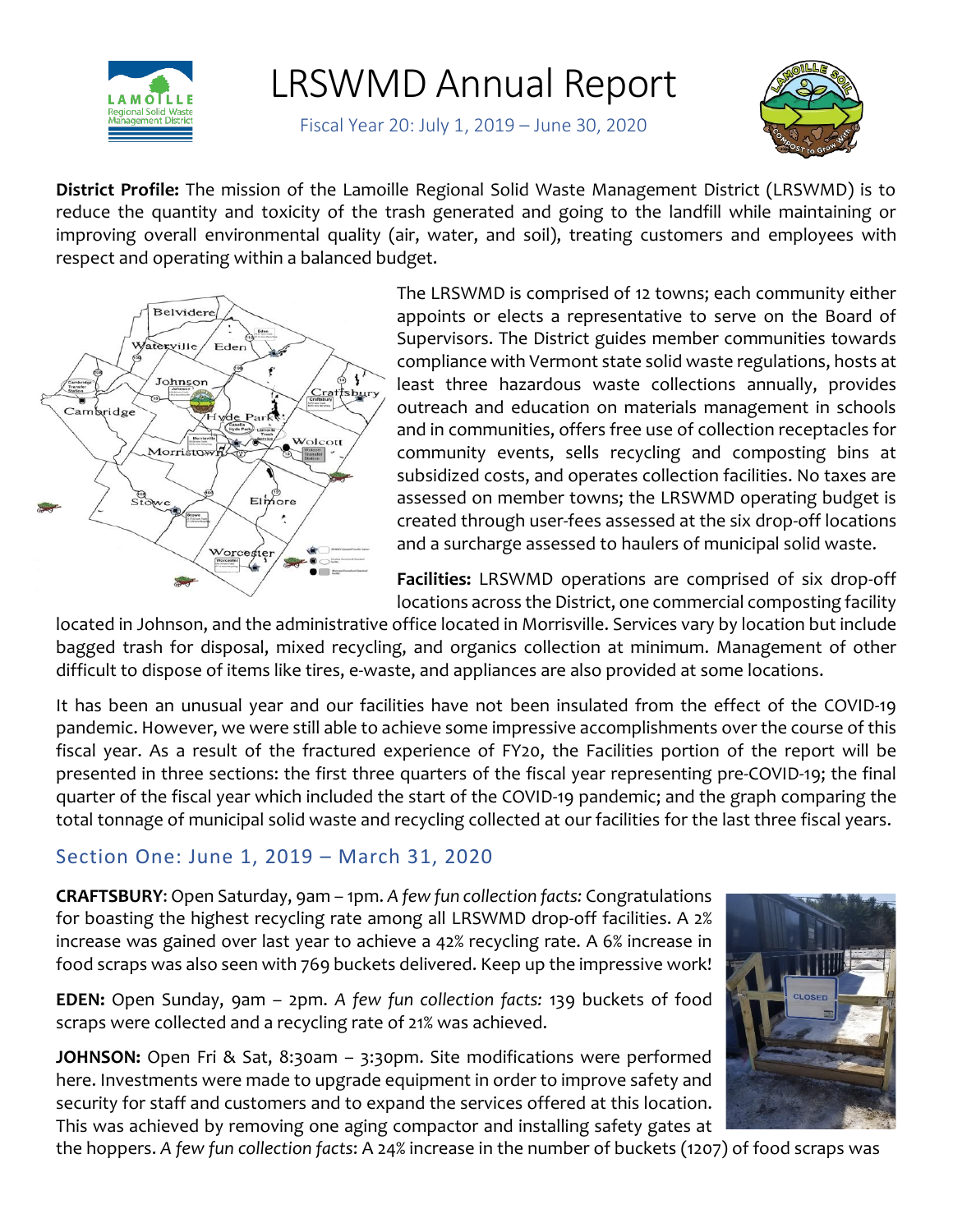achieved and a recycling rate of 20% was reached. Also, 18 tons of tires and eight tons of scrap metal were taken in making this our second busiest site.

**MORRISVILLE:** Open Saturday, 8:30am – 1:30pm. *A few fun collection facts*: a 10% increase in the number of buckets of food scraps was gained and the recycling rate remained the same as last year at 36%. This is the second highest recycling rate among our facilities. Keep it up and take the challenge to increase that recycling rate for next year!

**STOWE:** Open Wed – Mon., 7:30am – 3:00pm. The chronic drainage issue was addressed this year. Two culverts were put in which reduced the amount of water flowing into the lower yard. This noticeably reduced ice accumulation and made swapping out the trash trailer easier. *A few fun collection facts*: There was a drastic increase in the number of buckets collected – a 72% increase to be exact with 4124 buckets! Over 190 tons of scrap metal and 13 tons of tires were handled. A recycling rate of was 19% reached and would be great to see this increase; this may be realized by instituting a hybrid, source-separated recycling collection system in the near future.

**WORCESTER:** Open Saturday, 7:30am – 1:00pm. *A few fun collection facts*: Just over a hundred more buckets came in for a 25% increase with 547. The recycling rate was 31%, the third highest among our facilities.

**LAMOILLE SOIL:** Open by appointment only. The Lamoille Soil Compost facility has been accepting food scraps since October 2017. In FY20, 122 tons of food scraps were diverted from the landfill. This more than doubles the entire amount captured in the first two years of operation. Fifty-seven tons were delivered by residents to our drop-off facilities in 8,000+ five-gallon buckets and 65 tons were delivered from commercial haulers directly to Lamoille Soil in totes or by the trailer load.



The increase in the amount of food scraps coming in yielded a significant increase in the amount of finished compost produced. A total of 141 yards of compost was sold to our local communities in a variety of forms; bulk for \$50 per yard, \$5 in repurposed 5-gallon buckets, \$3 to refill a bucket. The bucket refill program gained popularity this year as over 400 were refilled supporting our waste reduction mission. For comparison, last year, only 74 bucket refills were sold.

Lamoille Soil was generally unimpacted by the COVID-19 pandemic; however, the onslaught of COVID-19 Victory Gardening had us completely sold out of finished compost by the beginning of June! The popularity was humbling, and we hope it continues into the future.

## Section Two: April 1, 2020 – June 30, 2020

As defined by the Governor of Vermont, "solid waste management is an essential service" and as such the LRSWMD faced multiple challenges the last quarter of the fiscal year to continue to provide services to our 12 member communities. Clearly, the first challenge was keeping our frontline workers safe which meant finding creative ways to work around individual circumstances (day care, school closing, and/or personal health issues). Accommodating these situations and practicing social distancing resulted in a myriad of adaptations to our sites in order to continue to staff our facilities.

LRSWMD drop-off locations have always been self-serve and operating under the 'use at your own risk' assumption. The Community Service program that has provided workers at the Morrisville location shut down at the start of the pandemic, thereby eliminating the assistance that many customers had become accustomed to here. Initially, until there was a better understanding about how the disease was transmitted,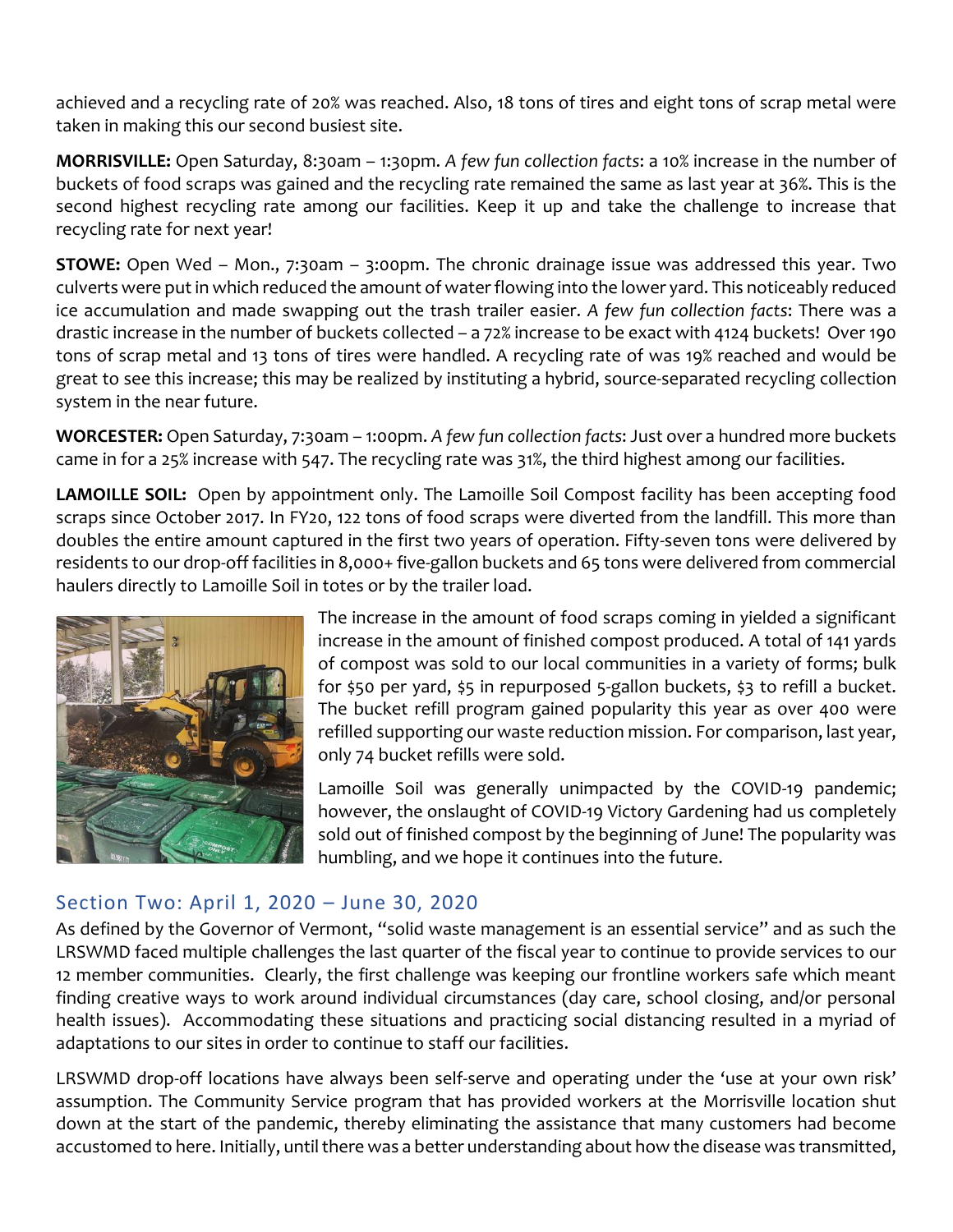our attendants were prohibited from handling any items that customers brought in for disposal. This created a bit of customer confusion when we strongly messaged and imposed the "*site attendants are unable to assist with handling your materials. All items must be able to be unloaded on your own when you arrive to the site*" reminder at all locations. The COVID-19 conditions did require us to make other customized adaptations to the services provided at each location which are highlighted below.

**CRAFTSBURY**: The Craftsbury community created a committee to help with the messaging of the changing landscape of operations here. Thanks to Penelope Doherty and her team for keeping the local community informed. We were able to staff this location every other week fairly consistently. Site attendants were no longer permitted to handle customer materials. Long-handled poles for collecting money to reduce personto-person contact were made available.

**EDEN:** Due to logistics of trucks, trailers and staff limitations, this site was closed on March 21 and has yet to re-open. Data-based decisions and discussions with the Eden Selectboard are in process for future options.

**JOHNSON:** Sundays were added to the schedule here to accommodate for the closure at Eden and to provide an option for accepting bulky items and scrap metal normally accepted at other locations. Long-handled poles for collecting money to reduce person-to-person contact were made available.

**MORRISVILLE:** This location was fairly consistently open every other week, and site attendants were prevented from handling items brought in by customers. Long-handled poles for collecting money to reduce person-toperson contact were made available.

**STOWE:** One of the first actions taken was to reduce the number of materials accepted when the pandemic began until there was a better



A membership was purchased with the Northeast Resource Recovery Association allowing a pilot program for glass recycling to be initiated at Stowe in April. Within three months, and with a very soft advertising campaign, customers diverted over 10 tons of glass. The result was an overall savings of almost \$1000 on hauling and tipping. The success of this pilot creates the basis for separating other materials and potentially expanding such separation practices to other facilities.

**WORCESTER:** New traffic patterns were established to allow for physical distancing and long-handled poles for collecting money to reduce person-to-person contact were instituted. Hours were extended for three



weeks to provide additional time to accommodate the reduction in the number of people permitted in the yard at one time.

We fully understand and recognize that these disruptions in service may have added an inconvenience or source of frustration on top of all the other COVID-related changes to normal routines. However, with limited resources and options, the health and safety of both staff and customers had to be incorporated into our required operating procedures. While many services have been restored, we

continue to closely follow the State guidelines for return to work, CDC guidelines on best practices, and

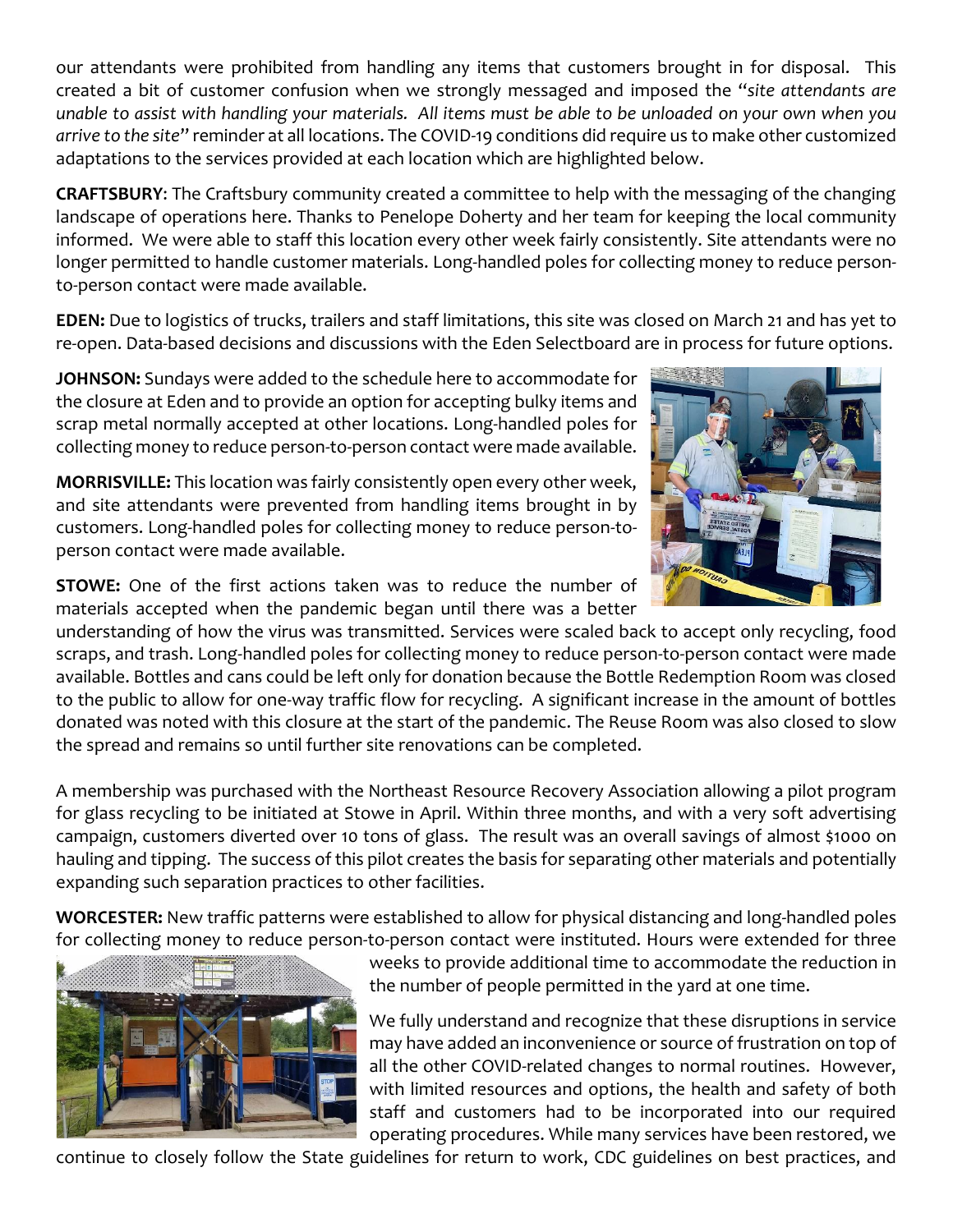industry recommendations for safety. Operational decisions are informed with a critical lens prioritizing safety of staff and our public.

Despite all the COVID changes, customer needs, and new programming, the LRSWMD Site Attendants leaned into these challenges and performed with an exceptional level of dedication while trying to keep themselves and their families safe from this highly transmissible disease.

## Section Three: Total Annual Tonnage for Three Fiscal Years

The table below depicts the annual tonnage of waste and recycling from all six drop-off sites, comparing the two previous fiscal years to the current FY20. A total of 3,396 tons of solid waste was collected, down 2% from last year, while recycling was down 4% this year at 912 tons. Some of our locations experienced intermittent closures during the final quarter of the year impacting tonnages.



*\*Please note that Stowe is the only facility that is open six days a week; Johnson is open two days a week. All other locations are open one day a week.*

**Member Services:** With funding assistance through a grant from the State of Vermont, Agency of Natural

Resources, Department of Environmental Conservation, three Household Hazardous Waste (HHW) collection events were held. The collections are an effort to directly support the mission of the District to reduce both the volume and toxicity of materials going to landfills. The events were held in Stowe, Jeffersonville and Craftsbury. The event usually held in Morrisville was cancelled due to COVID restrictions.

These three household hazardous waste events supported 559 total participants; 69% of these participants used more than one collection to dispose of hazardous waste. Many of these repeat visitors were



bringing paint and oil. PaintCare, in concert with these collections, captured 1,265 gallons of unused paint from District businesses and residents. All materials collected at these events will be recycled or responsibly disposed.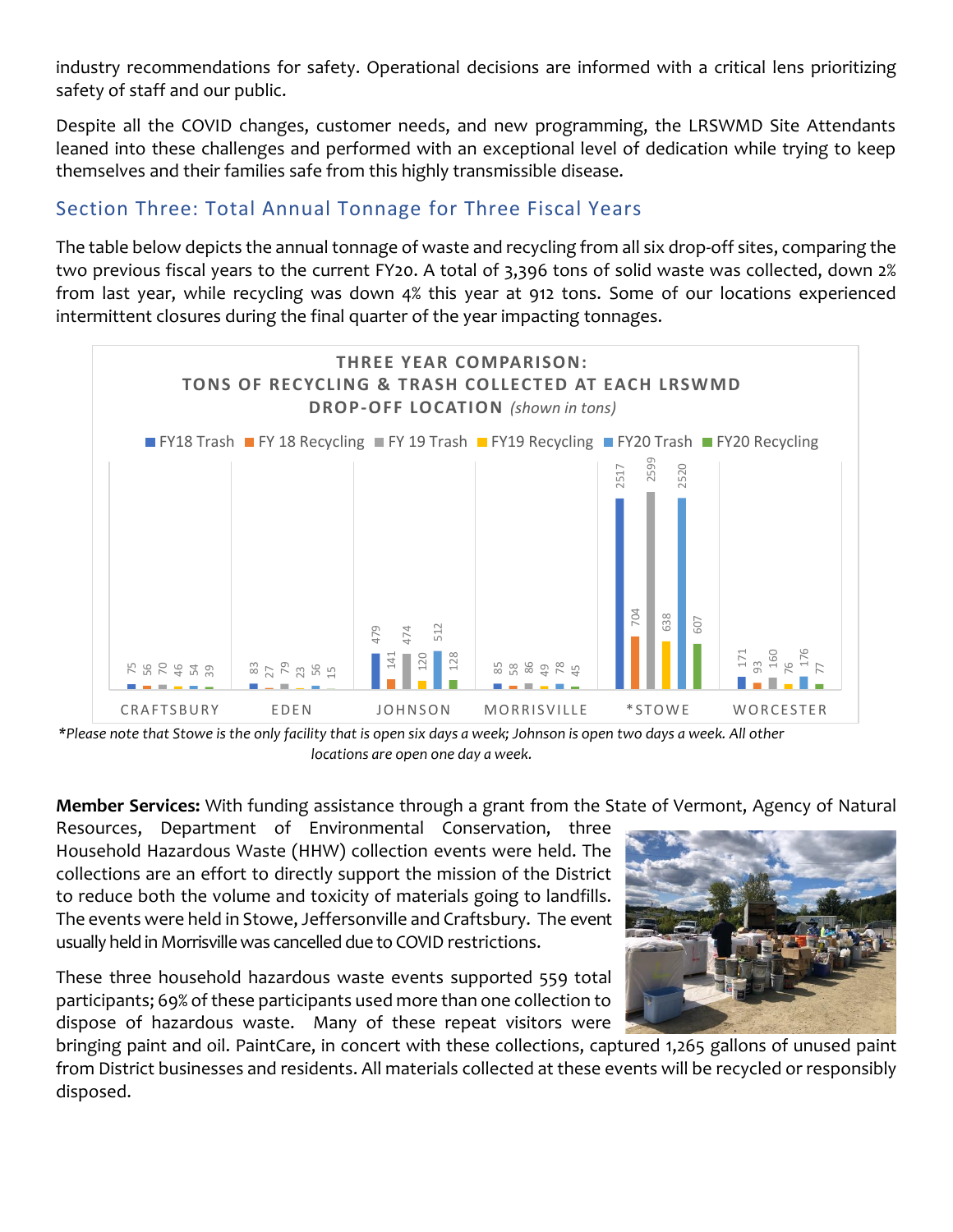Unique this year, the Towns of Craftsbury and Worcester participated in a US Dept. of Agriculture funded project to increase the safe collection of batteries, mercury thermostats, pharmaceuticals and pesticides. This project was initiated through the Product Stewardship Institute with assistance from the LRSWMD. Outreach materials were developed about safe disposal and collection options for these materials; new Call2Recycle battery collection sites were established, and information was provided for locations of thermostat collection centers. These collection options for batteries and thermostats have continued beyond the term of the project and have always been accepted at LRSWMD locations all-year long.

'Special wastes' are materials that are not collected with regular trash or recycling. Many of these items are not collected by curbside haulers or by privately run facilities either. We are proud to report that a myriad of special wastes were diverted by the LRSWMD for proper recycling, reuse, or disposal this year:

- 823 refrigerant-containing appliances More than 34 tons of tires
- 12 tons of textiles and books Over 4 tons of film plastics
- More than 15,000 feet of fluorescent tube bulbs 57 tons of e-waste
- Over 2,300 CFL & other mercury-containing bulbs 1160 propane tanks
- 36 cubic yard of maple tubing example the state of scrap metal example 219 tons of scrap metal
- 
- 
- 
- 
- 



Green Up Day is organized locally in each of our twelve District towns. LRSWMD contributed \$1,200 to Green Up Vermont on behalf of our member towns to support the statewide event. Contact your local Green Up representative to get involved.

LRSWMD continues to offer all District members easy and convenient ways to reduce the amount of organic waste they send to the landfill. Backyard composting receptacles are available all-year. Forty-eight Soil Savers and nineteen Green Cones were sold along with 289 5-gallon buckets with gamma seal lids. This was a significant increase in all compost items compared to last year. A slight decrease in the number of recycling bins were sold at sixty-nine. We also donated a combination of these

same items to local organizations for fundraisers and waste reduction program implementation totaling over \$120.

Through the bottle redemption donation program, \$16,600 was split evenly between the United Way of Lamoille County and the Lamoille Community Food Share. These two organizations encompass a large portion of the District region. Funds donated are not restricted to how they must be used and are left up to the organizations decide where they are most needed.

**Annual Budget:** The net position of the district increased by \$3,689 in FY20 for a total financial position of \$992,324; \$510,283 is identified as unrestricted funds with most of that being capital assets. Disposal and recycling income exceeded budget expectations by \$55,888 perhaps due to the increased amount of time residents were spending in their homes cleaning out during the early days of COVID. Income from construction and demolition disposal was lower than budgeted by \$23,425. Salaries and wages were also less than budgeted by \$29,494 mainly due to COVID absences. The FY2020 budget of \$1,703,500 fell short of income projections by \$40,691. LRSWMD invested \$151,780 in capital assets



67%

23%

**DADMIN** OPERATIONS SPECIAL MATERIALS **COMPOST**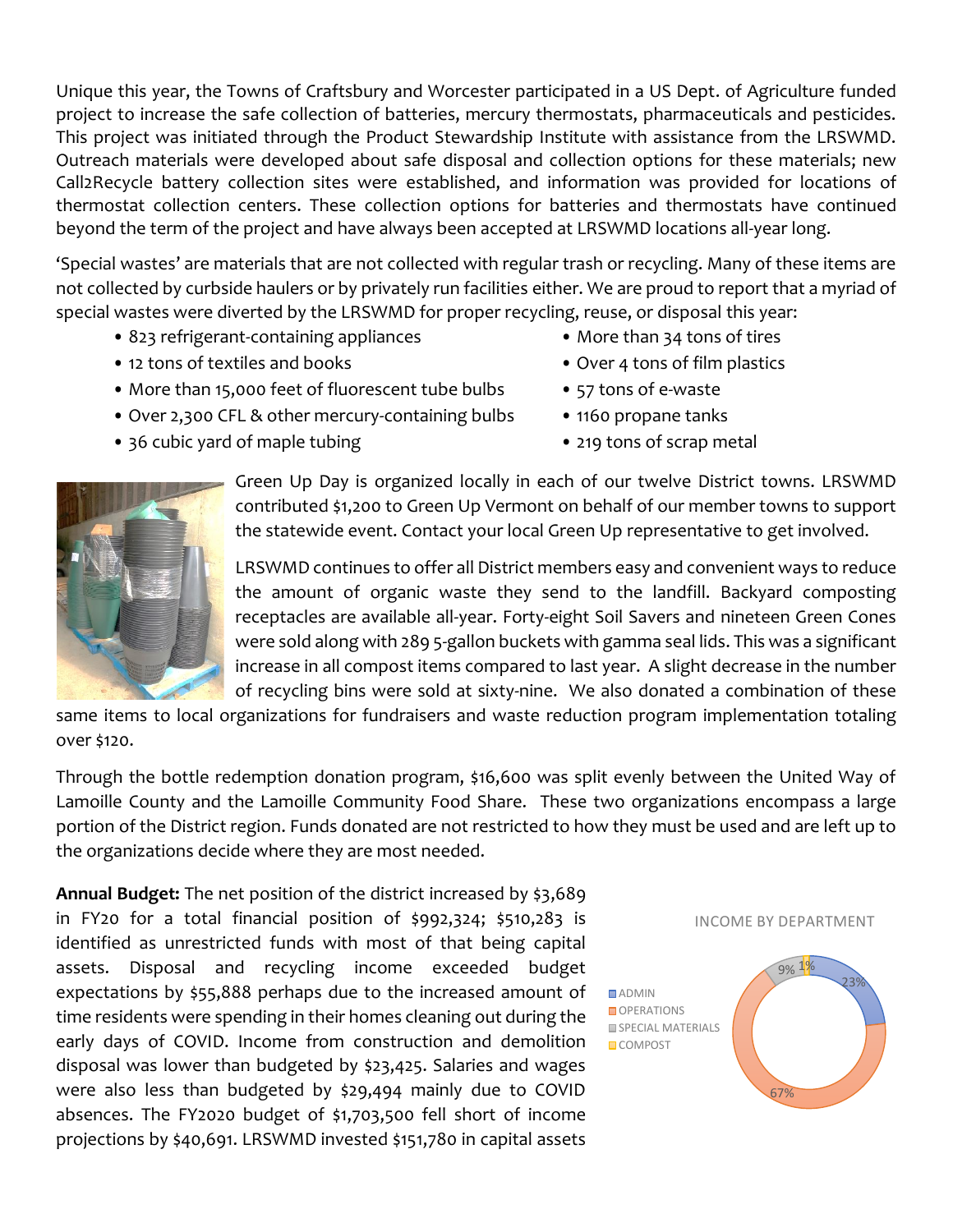including: a new attendant shed, two 40-yard dumpsters, refurbished compactors, scale rails, stake body truck, and stormwater improvements.

The District does not rely on municipal taxes but instead it derives funding from the \$21/ton surcharge and fees charged at our facilities for recycling, trash, and special materials. The surcharge receipts totaled \$380,177 and facility programs yielded \$1,253,956. In addition, District staff take advantage of grant opportunities which equaled \$28,676 in FY2020. Looking ahead, the budget for FY2021 is \$1,253,100.



The distribution of income sources for FY20 is shown here:

**Member Outreach:** The State Solid Waste Implementation Plan encompasses multiple outreach requirements and drives much of the projects taken on by the Outreach Team. Some SWIP requirements include: maintaining an A-Z list and other easily accessible information on *www.lrswmd.org*, creating and implementing multi-media outreach campaigns on waste reduction, landfill bans, proper materials management practices, food rescue options, and event hosting tips; providing education to 50% of schools and 10% of businesses within the District every five-years; and delivering information on best sustainable management practices and available resources and programs for all District members on proper management of recycling, composting, hazardous and special materials. The work we do continues to exceed the State expectations as the 2019 SWIP report was approved quickly with no required edits or resubmissions needed.

The first part of the year took us to markets and events where conversations and learning opportunities occurred. It was exciting to solidify a partnership with Black Dirt Farm and collaboratively on-board Johnson

Elementary School with a school-wide composting program. Another achievement was the execution of the Compost Literacy Tour. As a way to educate and excite residents about the upcoming July 1 food scrap ban, a comprehensive program began in the fall with tours of backyard compost piles of volunteer residents and concluded with book discussions in the spring. Four different titles supporting the benefits of compost beyond the bin were carefully curated and purchased with grant money by the Lanpher Public Library. Partnerships were formed with Master Composters, local residents, and area libraries to bring this program come to life. Over twelve people participated with appreciation.